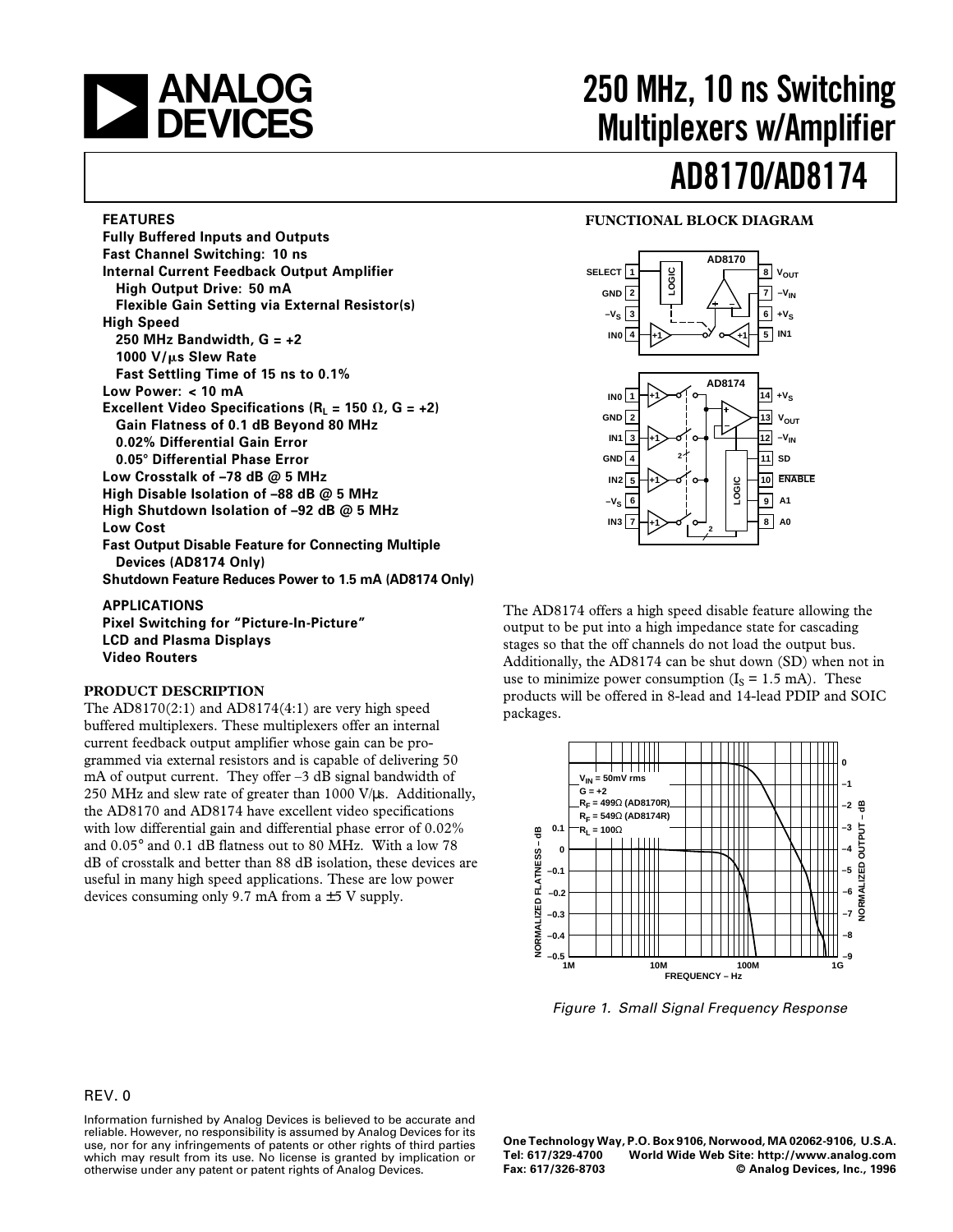# $\bf{AD8170}$ / $\bf{AD8174}$ — $\bf{SPECIFICATIONS}$  (@ T<sub>A</sub> = +25°C, V<sub>S</sub> = ±5 V, R<sub>L</sub> = 150  $\Omega$ , G = +2, R<sub>F</sub> = 499  $\Omega$

|                                                                                         |         |                                                                                                                    | AD8170A/AD8174A |              |          |                     |
|-----------------------------------------------------------------------------------------|---------|--------------------------------------------------------------------------------------------------------------------|-----------------|--------------|----------|---------------------|
| Parameter                                                                               |         | <b>Conditions</b>                                                                                                  | Min             | Typ          | Max      | Units               |
| SWITCHING CHARACTERISTICS                                                               |         |                                                                                                                    |                 |              |          |                     |
| Switching Time <sup>1</sup>                                                             |         | Channel-to-Channel                                                                                                 |                 |              |          |                     |
| 50% Logic to 10% Output Settling                                                        |         | IN0, IN2 = +0.5 V; IN1, IN3 = -0.5 V                                                                               |                 | 7.5          |          | ns                  |
| 50% Logic to 90% Output Settling                                                        |         | $IN0$ , $IN2 = +0.5 V$ ; $IN1$ , $IN3 = -0.5 V$                                                                    |                 | 9.1          |          | ns                  |
| 50% Logic to 99.9% Output Settling                                                      |         | IN0, IN2 = +0.5 V; IN1, IN3 = -0.5 V                                                                               |                 | 25           |          | ns                  |
| ENABLE to Channel ON Time <sup>2</sup> (AD8174R)                                        |         |                                                                                                                    |                 |              |          |                     |
| 50% Logic to 90% Output Settling                                                        |         | IN0, IN2 = +0.5 V; IN1, IN3 = -0.5 V                                                                               |                 | 17           |          | ns                  |
| <b>ENABLE</b> to Channel OFF Time <sup>2</sup> (AD8174R)                                |         |                                                                                                                    |                 |              |          |                     |
| 50% Logic to 90% Output Settling                                                        |         | $IN0$ , $IN2 = +0.5 V$ ; $IN1$ , $IN3 = -0.5 V$                                                                    |                 | 120          |          | ns                  |
| Shutdown to Channel ON Time <sup>3</sup> (AD8174R)                                      |         |                                                                                                                    |                 |              |          |                     |
| 50% Logic to 90% Output Settling<br>Shutdown to Channel OFF Time <sup>3</sup> (AD8174R) |         | $IN0$ , $IN2 = +0.5 V$ ; $IN1$ , $IN3 = -0.5 V$                                                                    |                 | 20           |          | ns                  |
| 50% Logic to 90% Output Settling                                                        |         | $IN0$ , $IN2 = +0.5 V$ ; $IN1$ , $IN3 = -0.5 V$                                                                    |                 | 115          |          |                     |
| Channel Switching Transient (Glitch) <sup>4</sup>                                       |         | All Inputs Grounded                                                                                                |                 | 138/104      |          | ns                  |
|                                                                                         |         |                                                                                                                    |                 |              |          | $mV p-p$            |
| <b>DIGITAL INPUTS</b>                                                                   |         |                                                                                                                    |                 |              |          |                     |
| Logic "1" Voltage                                                                       |         | SELECT, A0, A1, ENABLE, SD Inputs, T <sub>MIN</sub> -T <sub>MAX</sub>                                              | 2.0             |              |          | V                   |
| Logic "0" Voltage                                                                       |         | SELECT, A0, A1, ENABLE, SD Inputs, T <sub>MIN</sub> -T <sub>MAX</sub>                                              |                 |              | 0.8      | V                   |
| Logic "1" Input Current                                                                 |         | SELECT, A0, A1 Inputs, T <sub>MIN</sub> -T <sub>MAX</sub>                                                          |                 | 50           | 300      | nA                  |
| Logic "0" Input Current                                                                 |         | ENABLE, SD Inputs, T <sub>MIN</sub> -T <sub>MAX</sub><br>SELECT, A0, A1 Inputs, T <sub>MIN</sub> -T <sub>MAX</sub> |                 | 1<br>3       | 5<br>5   | μA                  |
|                                                                                         |         | ENABLE, SD Inputs, T <sub>MIN</sub> -T <sub>MAX</sub>                                                              |                 | 30           | 300      | μA<br>nA            |
|                                                                                         |         |                                                                                                                    |                 |              |          |                     |
| DYNAMIC PERFORMANCE                                                                     |         |                                                                                                                    |                 |              |          |                     |
| $-3$ dB Bandwidth (Small Signal) <sup>5</sup>                                           |         | $V_O = 50$ mV rms, $R_L = 100 \Omega$                                                                              |                 | 250          |          | <b>MHz</b>          |
| $-3$ dB Bandwidth (Large Signal) <sup>5</sup>                                           |         | $V_O$ = 1 V rms, R <sub>L</sub> = 100 Ω                                                                            |                 | 100          |          | MHz                 |
| $0.1$ dB Bandwidth <sup>5</sup>                                                         |         | $V_O$ = 50 mV rms, R <sub>F</sub> = 499 Ω (AD8170R), R <sub>L</sub> = 100 Ω                                        |                 |              |          |                     |
|                                                                                         |         | $V_0$ = 50 mV rms, R <sub>F</sub> = 549 Ω (AD8174R), R <sub>L</sub> = 100 Ω                                        |                 | 85           |          | MHz                 |
| Rise and Fall Time (10% to 90%)<br>Slew Rate                                            |         | 2 V Step                                                                                                           |                 | 1.6          |          | ns                  |
| Settling Time to 0.1%                                                                   |         | 2 V Step<br>2 V Step                                                                                               |                 | 1000<br>15   |          | $V/\mu s$<br>ns     |
|                                                                                         |         |                                                                                                                    |                 |              |          |                     |
| DISTORTION/NOISE PERFORMANCE<br>Differential Gain                                       |         |                                                                                                                    |                 |              |          | $\frac{0}{0}$       |
| Differential Phase                                                                      |         | $f = 3.58 \text{ MHz}$<br>$f = 3.58 \text{ MHz}$                                                                   |                 | 0.02<br>0.05 |          | Degrees             |
| All Hostile Crosstalk <sup>6</sup>                                                      | AD8170R | $f = 5$ MHz, $R_L = 100 \Omega$                                                                                    |                 | $-80$        |          | dB                  |
|                                                                                         |         | $f = 30$ MHz, $R_L = 100 \Omega$                                                                                   |                 | $-65$        |          | dB                  |
|                                                                                         | AD8174R | $f = 5$ MHz, $R_L = 100 \Omega$                                                                                    |                 | $-78$        |          | dB                  |
|                                                                                         |         | $f = 30$ MHz, R <sub>L</sub> = 100 Ω                                                                               |                 | $-63$        |          | dB                  |
| Disable Isolation <sup>7</sup>                                                          | AD8174R | $f = 5$ MHz, $R_L = 100 \Omega$                                                                                    |                 | $-88$        |          | dB                  |
|                                                                                         |         | $f = 30$ MHz, $R_L = 100 \Omega$                                                                                   |                 | $-72$        |          | dB                  |
| Shutdown Isolation <sup>8</sup>                                                         | AD8174R | $f = 5$ MHz, $R_L = 100 \Omega$                                                                                    |                 | $-92$        |          | dB                  |
|                                                                                         |         | $f = 30$ MHz, $R_L = 100 \Omega$                                                                                   |                 | $-77$        |          | dB                  |
| <b>Input Voltage Noise</b>                                                              |         | $f = 10$ kHz to 30 MHz                                                                                             |                 | 10           |          | $nV/\sqrt{Hz}$      |
| +Input Current Noise                                                                    |         | $f = 10$ kHz to 30 MHz                                                                                             |                 | 1.6          |          | $pA/\sqrt{Hz}$      |
| -Input Current Noise                                                                    |         | $f = 10$ kHz to 30 MHz                                                                                             |                 | 8.5          |          | $pA/\sqrt{Hz}$      |
| <b>Total Harmonic Distortion</b>                                                        |         | $f_C = 10$ MHz, $V_O = 2$ V p-p, $R_L = 150$ $\Omega$                                                              |                 | $-60$        |          | dBc                 |
|                                                                                         |         | $f_C = 10$ MHz, $V_O = 2$ V p-p, $R_L = 1$ k $\Omega$                                                              |                 | $-72$        |          | dBc                 |
| DC/TRANSFER CHARACTERISTICS                                                             |         |                                                                                                                    |                 |              |          |                     |
| Transresistance                                                                         |         |                                                                                                                    | 400             | 600          |          | $k\Omega$           |
| Open-Loop Voltage Gain                                                                  |         |                                                                                                                    | 2000            | 6000         |          | V/V                 |
| Gain Accuracy <sup>9</sup>                                                              |         | $G = +1$ , $R_F = 1$ kΩ                                                                                            |                 | 0.4          |          | $\%$                |
| Gain Matching                                                                           |         | Channel-to-Channel                                                                                                 |                 | 0.05         |          | $\%$                |
| Input Offset Voltage                                                                    |         |                                                                                                                    |                 | 5            | 9        | mV                  |
|                                                                                         |         | $T_{MIN}$ to $T_{MAX}$                                                                                             |                 |              | 12       | mV                  |
| Input Offset Voltage Matching                                                           |         | Channel-to-Channel                                                                                                 |                 | 1.5          | 5        | mV                  |
| Input Offset Voltage Drift                                                              |         |                                                                                                                    |                 | 11<br>7      |          | $\mu$ V/°C          |
| Input Bias Current                                                                      |         | (+) Switch Input                                                                                                   |                 |              | 15<br>15 | μA<br>μA            |
|                                                                                         |         | $T_{MIN}$ to $T_{MAX}$<br>$(-)$ Buffer Input                                                                       |                 | 3            | 10       | μA                  |
|                                                                                         |         | $T_{MIN}$ to $T_{MAX}$                                                                                             |                 |              | 14       | μA                  |
| Input Bias Current Drift                                                                |         | (+) Switch and (-) Buffer Input                                                                                    |                 | 20           |          | $nA$ <sup>o</sup> C |
|                                                                                         |         |                                                                                                                    |                 |              |          |                     |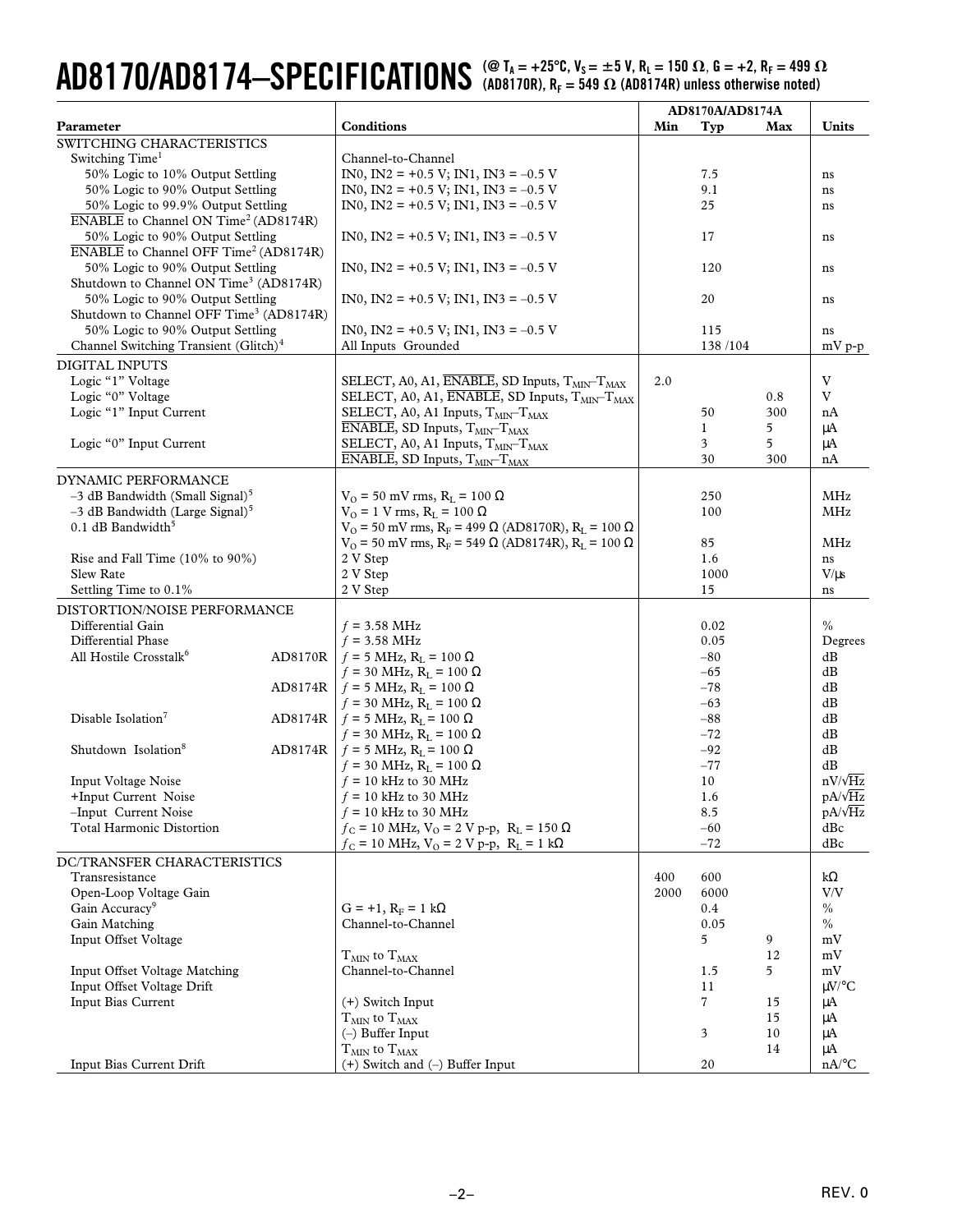|                                   |          |                                            |           | AD8170A/AD8174A |       |                 |  |
|-----------------------------------|----------|--------------------------------------------|-----------|-----------------|-------|-----------------|--|
| <b>Parameter</b>                  |          | <b>Conditions</b>                          | Min       | Typ             | Max   | <b>Units</b>    |  |
| <b>INPUT CHARACTERISTICS</b>      |          |                                            |           |                 |       |                 |  |
| Input Resistance                  |          | $(+)$ Switch Input                         |           | 1.7             |       | $M\Omega$       |  |
|                                   |          | $(-)$ Buffer Input                         |           | 100             |       | Ω               |  |
| Input Capacitance                 |          | Channel Enabled (R Package)                |           | 1.1             |       | pF              |  |
|                                   |          | Channel Disabled (R Package)               |           | 1.1             |       | pF              |  |
| Input Voltage Range               |          |                                            |           | ±3.3            |       | V               |  |
| Input Common-Mode Rejection Ratio |          | +CMRR, $\Delta V_{CM}$ = 1 V               | 51        | 56              |       | dB              |  |
|                                   |          | $-CMRR$ , $\Delta V_{CM} = 1$ V            | 50        | 52              |       | dB              |  |
| <b>OUTPUT CHARACTERISTICS</b>     |          |                                            |           |                 |       |                 |  |
| <b>Output Voltage Swing</b>       |          | $R_I = 1 k\Omega$ , $T_{MIN} - T_{MAX}$    | $\pm 4.0$ | ±4.26           |       | V               |  |
|                                   |          | $R_I = 150 \Omega$ , $T_{MIN}$ $T_{MAX}$   | ±3.5      | $\pm 4.0$       |       | V               |  |
| Output Current                    |          | $R_{I} = 10 \Omega$                        |           | 50              |       | mA              |  |
| <b>Short Circuit Current</b>      |          |                                            |           | 180             |       | mA              |  |
| Output Resistance                 |          | Enabled                                    |           | 10              |       | $m\Omega$       |  |
|                                   |          | Disabled (AD8174)                          |           | 10              |       | $M\Omega$       |  |
| <b>Output Capacitance</b>         |          | Disabled (AD8174)                          |           | 7.5             |       | pF              |  |
| POWER SUPPLY                      |          |                                            |           |                 |       |                 |  |
| <b>Operating Range</b>            |          |                                            | ±4        |                 | ±6    | V               |  |
| Power Supply Rejection Ratio      | $+ PSRR$ | $+V_s = +4.5$ V to +5.5 V, $-V_s = -5$ V   | 58        | 66              |       | dB              |  |
|                                   |          | $TMIN-TMAX$                                | 55        |                 |       | dB              |  |
|                                   | $-PSRR$  | $-V_s = -4.5$ V to $-5.5$ V, $+V_s = +5$ V | 52        | 58              |       | dB              |  |
|                                   |          | $TMIN-TMAX$                                | 50        |                 |       | dB              |  |
| <b>Quiescent Current</b>          |          | All Channels "ON", $T_{MIN}$ - $T_{MAX}$   |           | 8.7/9.7         | 11/13 | mA              |  |
|                                   |          | AD8174 Disabled, TMIN-TMAX                 |           | 4.1             | 5     | mA              |  |
|                                   |          | AD8174 Shutdown, TMIN-TMAX                 |           | 1.5             | 2.5   | mA              |  |
| OPERATING TEMPERATURE RANGE       |          |                                            | $-40$     |                 | $+85$ | $\rm ^{\circ}C$ |  |

#### **NOTES**

<sup>1</sup>Shutdown (SD) and  $\overline{ENABLE}$  pins are grounded (AD8174). IN0 (or IN2) = +0.5 V dc, IN1 (or IN3) = -0.5 V dc. SELECT (A0 or A1 for AD8174) input is driven with 0 V to +5 V pulse. Measure transition time from 50% of SELECT (A0 or A1) input value (+2.5 V) and 10% (or 90%) of the total output voltage transition from IN0 (or IN2) channel voltage  $(+0.5 \text{ V})$  to IN1 (or IN3 = -0.5 V) or vice versa.

 ${}^{2}\text{AD8174}$  only. Shutdown (SD) pin is grounded.  $\overline{\text{ENABLE}}$  pin is driven with 0 V to +5 V pulse (5 ns rise and fall times). State of A0 and A1 logic inputs determines which channel is activated (i.e., if A0 = Logic 0 and A1 = Logic 1, then IN2 input is selected). Set IN0 (or IN2) = +0.5 V dc, IN1 (or IN3) = -0.5 V dc, and measure transition time from 50% of ENABLE pulse (+2.5 V) to 90% of the total output voltage change. In Figure 5,  $\Delta t_{\text{OFF}}$  is the disable time,  $\Delta t_{\text{ON}}$  is the enable time. <sup>3</sup>AD8174 only. ENABLE pin is grounded. Shutdown (SD) pin is driven with 0 V to +5 V pulse (5 ns rise and fall times). State of A0 and A1 logic inputs determines which channel is activated (i.e., if A0 = Logic 1 and A1 = Logic O, then IN1 input is selected). Set IN0 (or IN2) = +0.5 V dc, IN1 (or IN3) = -0.5 V dc, and measure transition time from 50% of SD pulse (+2.5 V) to 90% of the total output voltage change. In Figure 6,  $\Delta t_{OFF}$  is the shutdown assert time,  $\Delta t_{ON}$  is the shutdown release time.

4 All inputs are grounded. SELECT (A0 or A1 for AD8174) input is driven with 0 V to +5 V pulse. The outputs are monitored. Speeding the edges of the SELECT (A0 or A1) pulse increases the glitch magnitude due to coupling via the ground plane.

<sup>5</sup>Bandwidth of the multiplexer is dependent upon the resistor feedback network. Refer to Table III for recommended feedback component values, which give the best compromise between a wide and a flat frequency response.

<sup>6</sup>Select input(s) that is (are) not being driven (i.e., if SELECT is Logic 1, activated input is IN1; in AD8174, if A0 = Logic 0, A1 = Logic 1, activated input is IN2). Drive all other inputs with  $V_{IN} = 0.707 V$  rms, and monitor output at f = 5 MHz and 30 MHz; R<sub>L</sub> = 100  $\Omega$  (see Figure 13).

 $^{7}\text{AD8174}$  only. Shutdown (SD) pin is grounded. Mux is disabled, (i.e.,  $\overline{\text{ENABLE}}$  = Logic 1) and all inputs are driven simultaneously with V<sub>IN</sub> = 0.354 V rms. Output is monitored at f = 5 MHz and 30 MHz; R<sub>L</sub> = 100 Ω. In this mode, the output impedance of the disabled mux is very high (typ 10 MΩ), and the signal couples across the package; the load impedance and the feedback network determine the crosstalk. For instance, in a closed-loop gain of +1,  $r_{\text{OUT}} \approx 10 \text{ M}\Omega$ , in a gain of +2 ( $R_F = R_G = 549 \Omega$ ),  $r_{OUT} = 1.1 \text{ k}\Omega$  (see Figure 14).

 $8AD8174$  only. ENABLE pin is grounded. Mux is shutdown (i.e., SD = Logic 1), and all inputs are driven simultaneously with V<sub>IN</sub> = 0.354 V rms. Output is monitored at f = 5 MHz and 30 MHz; R<sub>L</sub> = 100 Ω. (see Figure 14). The mux output impedance in shutdown mode is the same as the disabled mux output impedance. 9 For Gain Accuracy expression, refer to Equation 4.

Specifications subject to change without notice.

| Table I. AD8170 Truth Table |  |  |  |  |
|-----------------------------|--|--|--|--|
|-----------------------------|--|--|--|--|

| <b>SELECT</b> | $V_{\text{OUT}}$ |
|---------------|------------------|
| ∩             | IN <sub>0</sub>  |
|               | IN1              |

#### **Table II. AD8174 Truth Table**

| A <sub>0</sub>            | A1 | <b>ENABLE</b> | <b>SD</b> | $\rm v_{\rm out}$      |
|---------------------------|----|---------------|-----------|------------------------|
|                           |    |               |           | IN <sub>0</sub>        |
|                           |    |               |           | IN1                    |
| 0                         |    |               |           | IN2                    |
|                           |    |               |           | IN3                    |
| $\boldsymbol{\mathrm{X}}$ |    |               |           | HIGH Z, $I_s = 4.1$ mA |
| X                         |    |               |           | $HIGH Z, IS = 1.5 mA$  |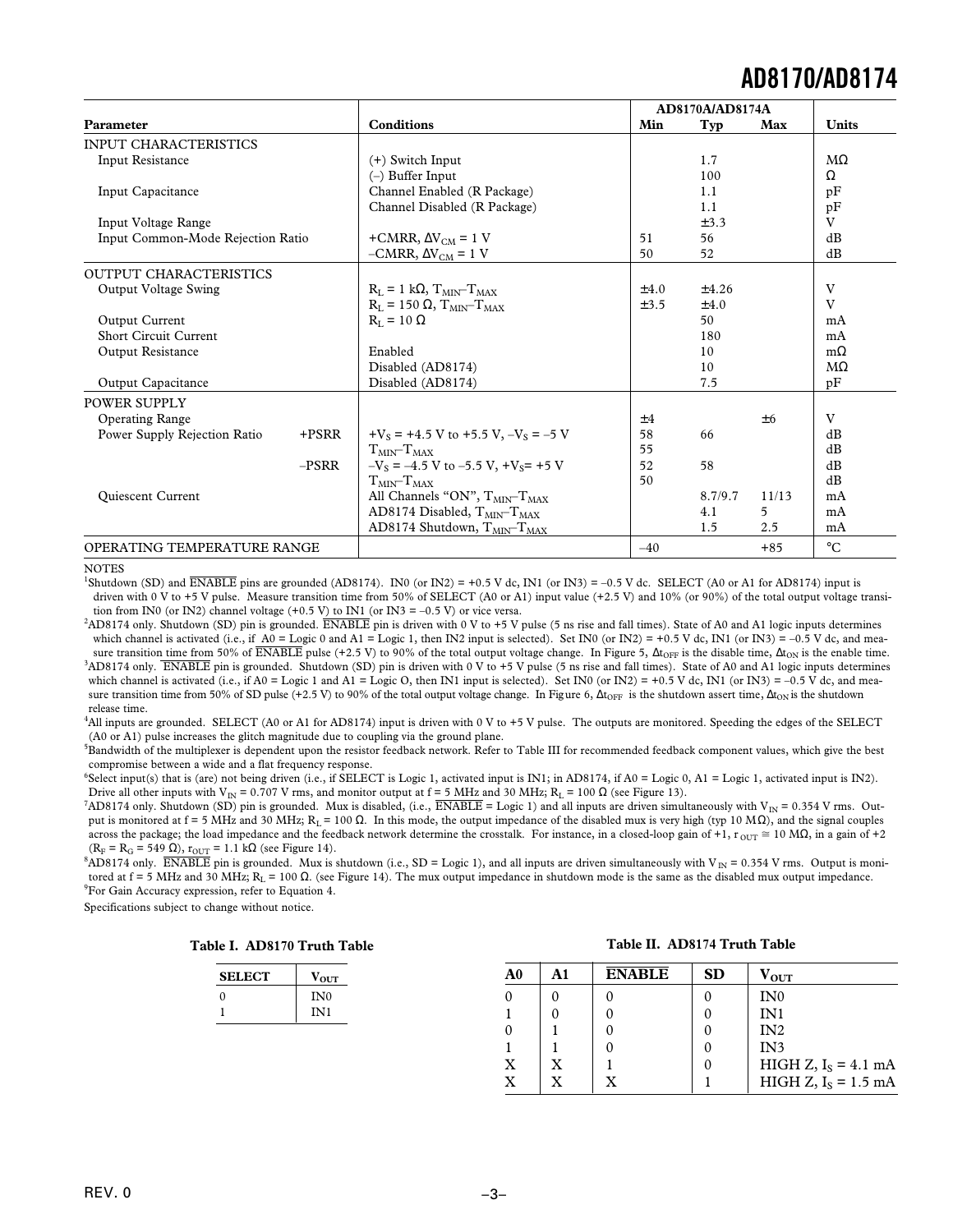#### **ABSOLUTE MAXIMUM RATINGS<sup>1</sup>**

| Internal Power Dissipation <sup>2</sup>                                     |
|-----------------------------------------------------------------------------|
|                                                                             |
| AD8170 8-Lead Small Outline (R)  0.9 Watts                                  |
| AD8174 14-Lead Plastic (N)  1.6 Watts                                       |
| AD8174 14-Lead Small Outline (R)  1.0 Watts                                 |
|                                                                             |
| Output Short Circuit Duration Observe Power Derating Curves                 |
| Storage Temperature Range                                                   |
| N & R Packages $\ldots \ldots \ldots \ldots \ldots \ldots -65$ °C to +125°C |
| Lead Temperature Range (Soldering 10 sec) +300°C                            |
| <b>NOTES</b>                                                                |

<sup>1</sup>Stresses above those listed under "Absolute Maximum Ratings" may cause permanent damage to the device. This is a stress rating only and functional operation of the device at these or any other conditions above those indicated in the operational section of this specification is not implied. Exposure to absolute maximum rating conditions for extended periods may affect device reliability.

<sup>2</sup>Specification is for device in free air: 8-Pin Plastic Package:  $\theta_{JA} = 90^{\circ}C/W$ att; 8-Pin SOIC Package:  $\theta_{JA} = 160^{\circ}$ C/Watt; 14-Pin Plastic Package:  $\theta_{JA} = 90^{\circ}$ C/Watt 14-Pin SOIC Package:  $\theta_{IA} = 120^{\circ}$ C/Watt, where  $P_D = (T_T - T_A)/\theta_{IA}$ .

| <b>ORDERING GUIDE</b> |  |
|-----------------------|--|
|                       |  |

| Model         | Temperature<br>Range                | Package<br>Description | Package<br>Option |
|---------------|-------------------------------------|------------------------|-------------------|
| AD8170AN      | $-40^{\circ}$ C to +85 $^{\circ}$ C | 8-Pin Plastic DIP      | $N-8$             |
| AD8170AR      | $-40^{\circ}$ C to $+85^{\circ}$ C  | 8-Pin SOIC             | $SO-8$            |
| AD8170AR-REEL | $-40^{\circ}$ C to $+85^{\circ}$ C  | Reel 8-Pin SOIC        | $SO-8$            |
| AD8174AN      | $-40^{\circ}$ C to $+85^{\circ}$ C  | 14-Pin Plastic DIP     | $N-14$            |
| AD8174AR      | $-40^{\circ}$ C to $+85^{\circ}$ C  | 14-Pin Narrow SOIC     | $R-14$            |
| AD8174AR-REEL | $-40^{\circ}$ C to $+85^{\circ}$ C  | Reel 14-Pin SOIC       | $R-14$            |
| AD8170-EB     | Evaluation Board                    | For AD8170R            |                   |
| AD8174-EB     | Evaluation Board                    | For AD8174R            |                   |

#### **MAXIMUM POWER DISSIPATION**

The maximum power that can be safely dissipated by the AD8170 and AD8174 is limited by the associated rise in junction temperature. The maximum safe junction temperature for plastic encapsulated devices is determined by the glass transition temperature of the plastic, approximately +150°C. Exceeding this limit temporarily may cause a shift in parametric performance due to a change in the stresses exerted on the die by the package. Exceeding a junction temperature of +175°C for an extended period can result in device failure.

While the AD8170 and AD8174 are internally short circuit protected, this may not be sufficient to guarantee that the maximum junction temperature (+150°C) is not exceeded under all conditions. To ensure proper operation, it is necessary to observe the maximum power derating curves shown in Figures 2 and 3.



Figure 2. AD8170 Maximum Power Dissipation vs. **Temperature** 



Figure 3. AD8174 Maximum Power Dissipation vs. **Temperature** 

#### **CAUTION**

ESD (electrostatic discharge) sensitive device. Electrostatic charges as high as 4000 V readily accumulate on the human body and test equipment and can discharge without detection. Although the AD8170/AD8174 feature proprietary ESD protection circuitry, permanent damage may occur on devices subjected to high energy electrostatic discharges. Therefore, proper ESD precautions are recommended to avoid performance degradation or loss of functionality.

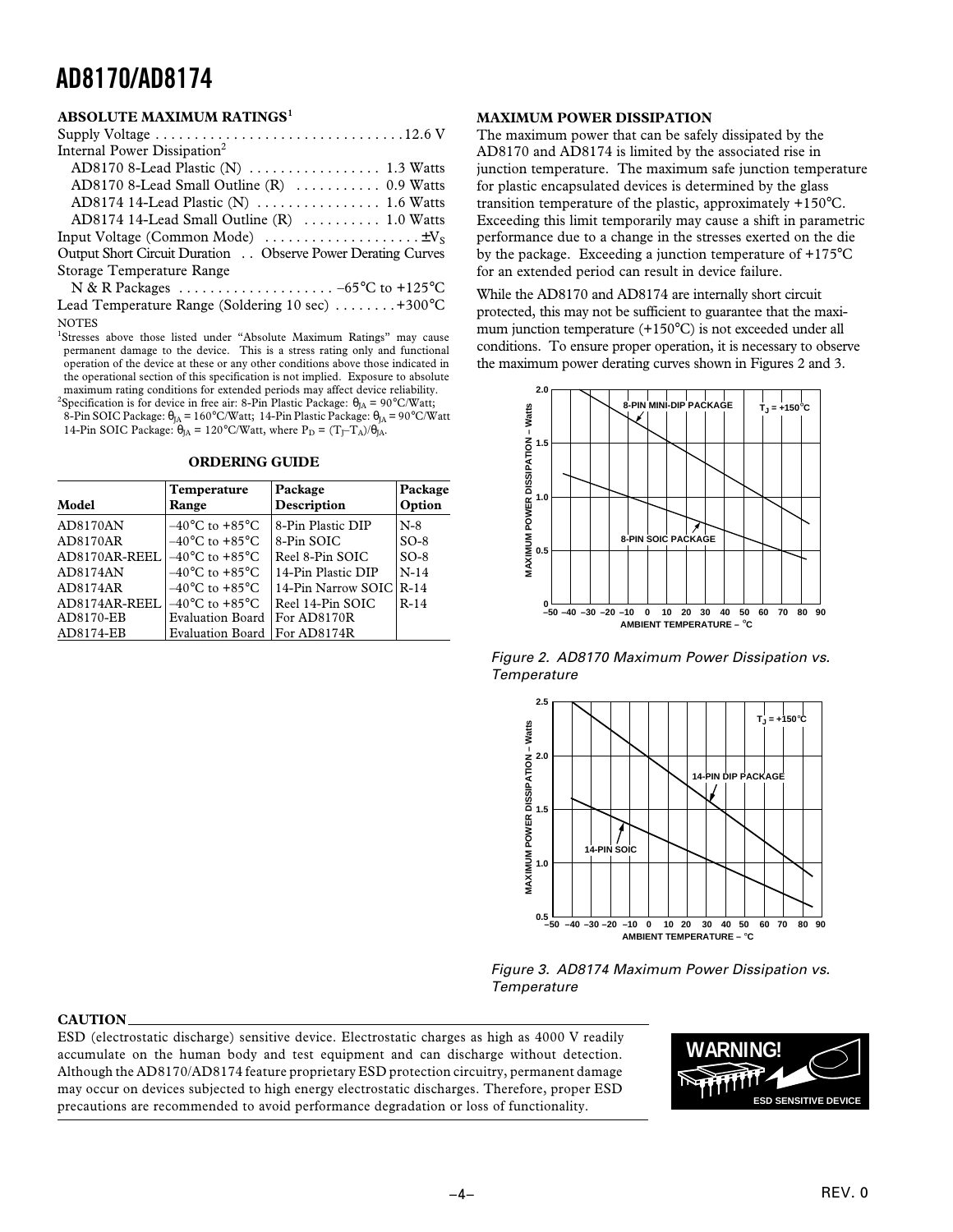# **Typical Performance Characteristics – AD8170/AD8174**



Figure 4. Channel Switching Characteristics



Figure 5. Enable and Disable Switching Characteristics



Figure 6. Shutdown Switching Characteristics



Figure 7. Switching Transient (Glitch) Response



Figure 8. Output Voltage vs. Input Voltage,  $G = +2$ 



Figure 9. Large Signal Frequency Response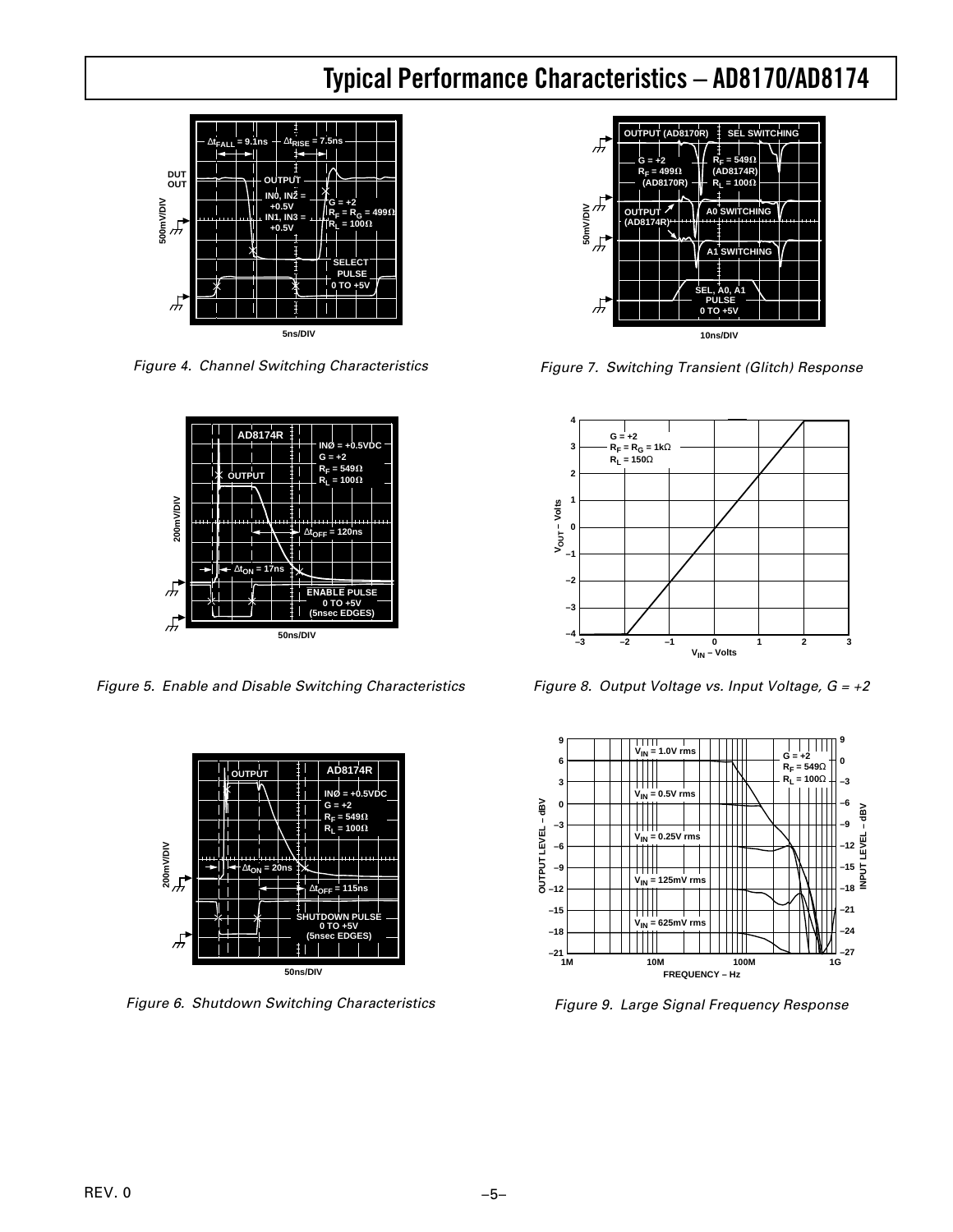

Figure 10. Small Signal Pulse Response



Figure 11. Large Signal Transient Response



Figure 12. Differential Gain and Phase Error



Figure 13. All-Hostile Crosstalk vs. Frequency



Figure 14. AD8174R Disable and Shutdown Isolation vs. Frequency



Figure 15. Noise vs. Frequency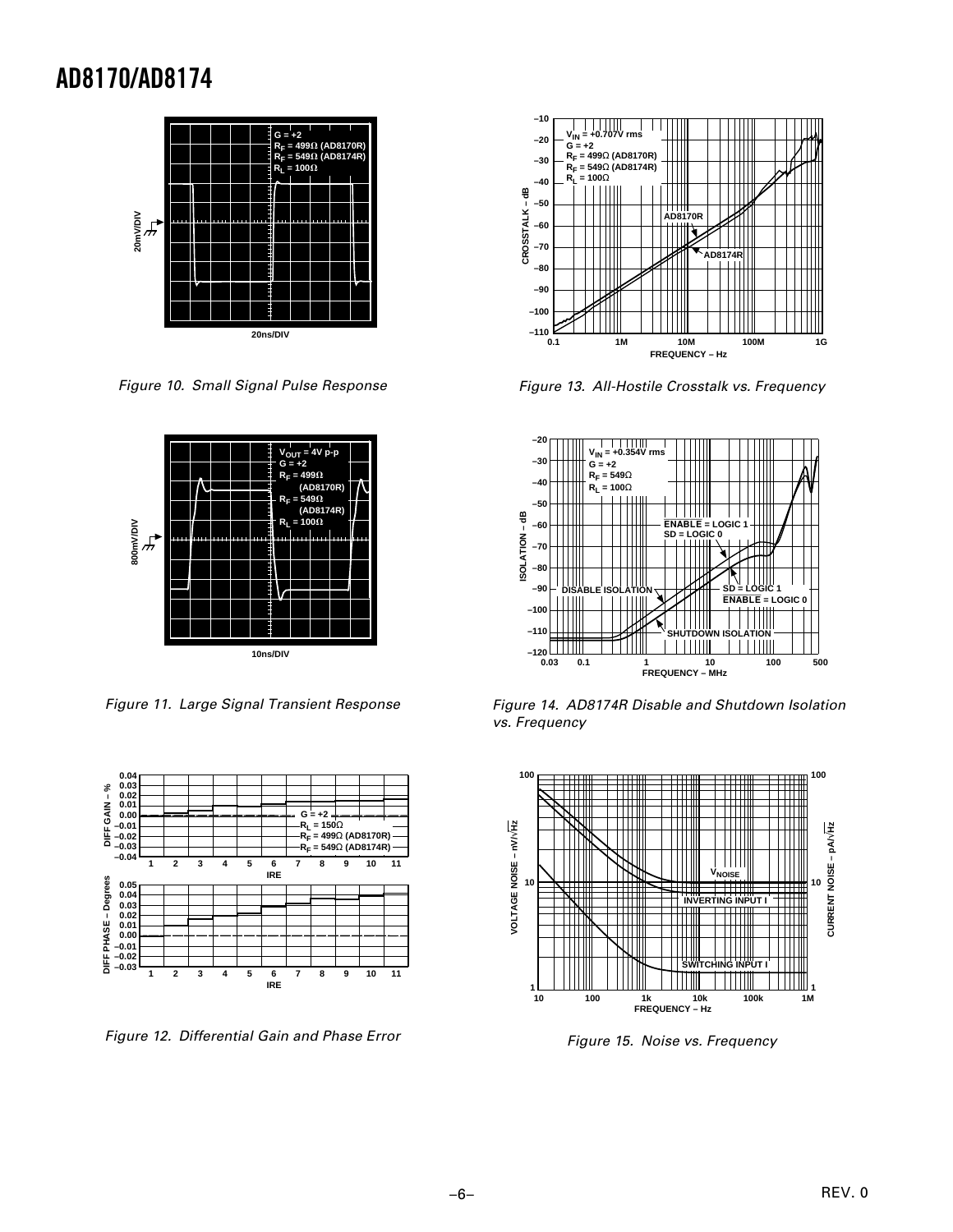

Figure 16. Harmonic Distortion vs. Frequency



Figure 17. Input & Output Impedance vs. Frequency



Figure 18. Power Supply Rejection vs. Frequency



Figure 19. Frequency Response vs. Capacitive Load,  $G = +2$ 



Figure 20. Small Signal Frequency Response



Figure 21. Open-Loop Transresistance and Phase vs. Frequency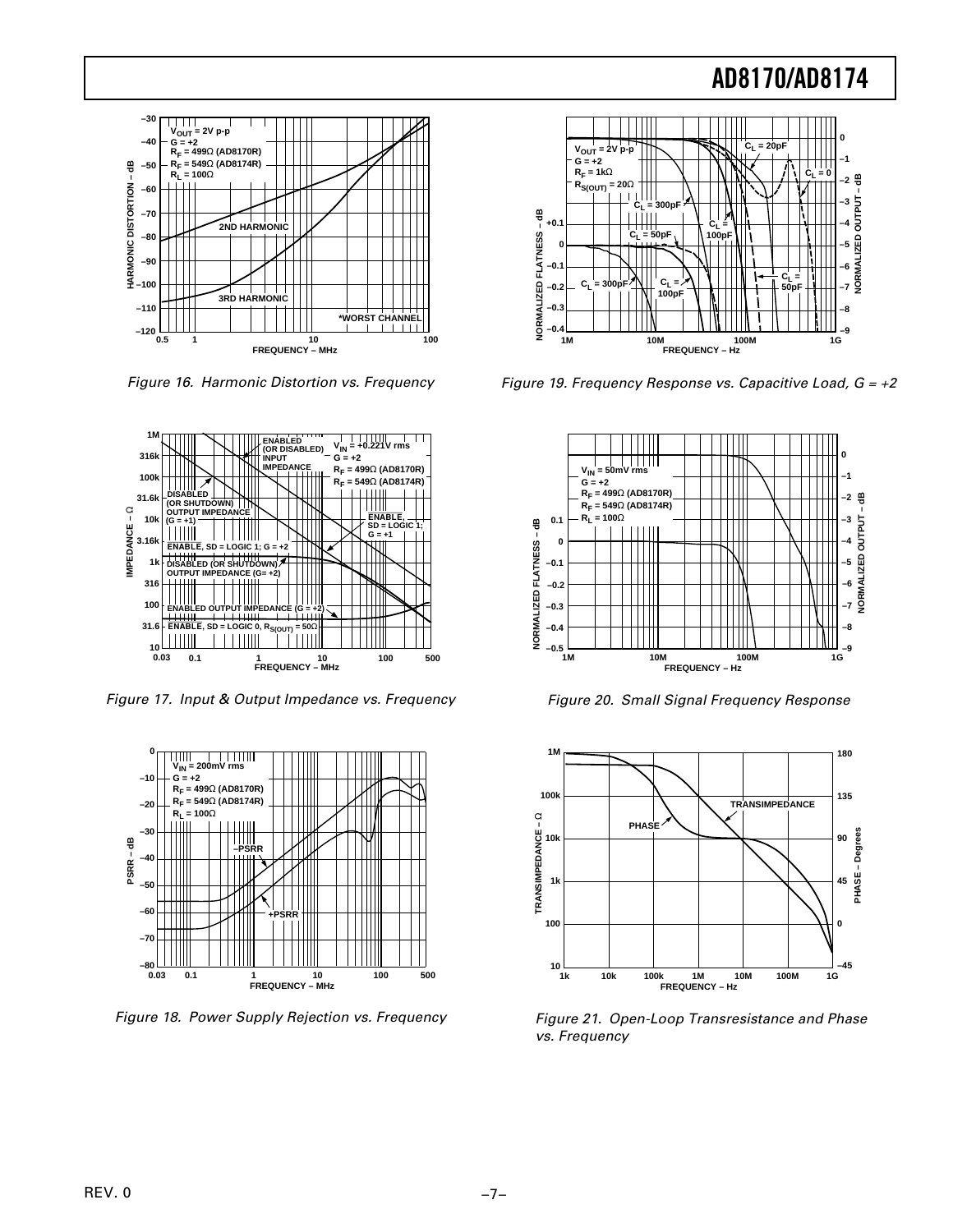#### **THEORY OF OPERATION General**

The AD8170/AD8174 multiplexers integrate wideband analog switches with a high speed current feedback amplifier. The input switches are complementary bipolar follower stages that are turned on and off by using a current steering technique that attains switch times of less than 10 ns and ensures low switching transients. The 250 MHz current feedback amplifier provides up to 50 mA of drive current. Overall gain and frequency response are set by external resistors for maximum versatility.

Figure 22 is a block diagram of the multiplexer signal chain, with a simplified schematic of an input switch. When the channel is on (i.e.,  $V_{ONB}$  more positive than  $V_{REFB}$ ,  $V_{ONT}$  more negative than  $V_{REFT}$ ), I2 flows through Q1 and Q2, and I3 flows through Q3 and Q4. This biases up Q5 through Q8 to form the unity gain follower. I1 and I4 (the "off" currents) are steered, either to another switch or to the power supply. When the channel turns off, I2 and I3 are steered away while I1 switches over to pull the base of Q8 up to  $V_{CLT}$  + 1  $V_{BE}$  (about 2.7 volts from ground reference) and I4 switches over to pull the base of Q5 down to  $V_{CLB}$  – 1  $V_{BE}$  (about –2.7 volts away from ground reference). Clamping the bases of the reverse biased output transistors to a low impedance point greatly improves isolation performance.

The AD8174 has four switches with outputs wired together and driving the positive input of a current feedback amplifier to form a 4:1 multiplexer. It is designed so that only one channel is on at a time. By bringing ENABLE high, the supply current for the amplifier is shut off. This turns the output of the amplifier into a high impedance, allowing the AD8174 to be used in larger arrays. In practice, the disabled output impedance of the mux will be determined by the amplifier's feedback network.

Bringing SD high shuts off the supply current for all the switches, that some of the logic control circuitry and the amplifier, reducing the quiescent current drain to 1.5 mA. If the ENABLE and SD functions are not to be used, those respective pins must be tied to ground for proper operation. Any unused channel input should also be tied to ground.

The AD8170 has two switches driving an amplifier to form a 2:1 multiplexer. No disable or shutdown functions are provided.

#### **DC Performance and Noise Considerations**

Figure 23 shows the different contributors to total output offset and noise. Total expected output offset can be calculated using Equation 1 below:

$$
V_{OS}\left(\text{out}\right) = \left[\left(I_B + \times R_S\right) + V_{OS}\right] \left[1 + \frac{R_F}{R_G}\right] + \left(I_B - \times R_F\right) \tag{1}
$$





Equations 2 and 3 below can be used to predict the output voltage noise of the multiplexer for different choices of gains and external resistors. The different contributions to output noise are root-sum-squared to calculate total output noise spectral density in Equation 2. As there is no peaking in the multiplier's noise characteristic, the total peak-to-peak output noise will be accurately predicted using Equation 3.

$$
\overline{V}_{EN_{(OUT)}}\left(nV/\sqrt{Hz}\right) = \sqrt{\left[\left(\overline{I_{EN}^+} \times R_S\right)^2 + \left(\overline{V}_{EN}\right)^2\right]\left[1 + \frac{R_F}{R_G}\right]^2 + \left(\overline{I_{EN}^-} \times R_F\right)^2 + 4KT\left[R_F + R_S\left[1 + \frac{R_F}{R_G}\right]^2 + R_G\left(\frac{R_F}{R_G}\right)^2\right]}\tag{2}
$$



Figure 22. Block Diagram and Simplified Schematic of the AD8170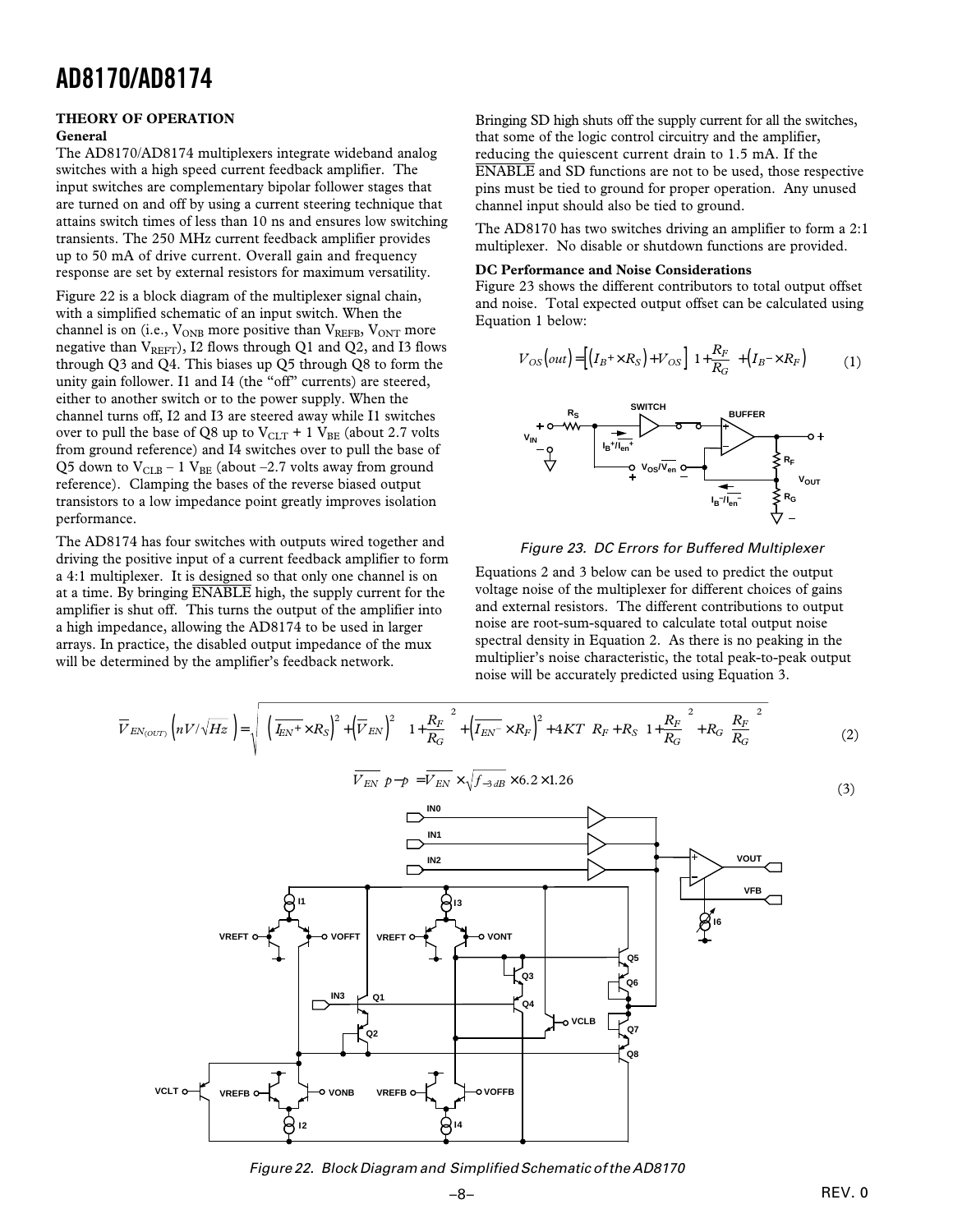Equation 4 can be used to calculate expected gain error due to the current feedback amplifier's finite transimpedance and common mode rejection. For low gains and recommended feedback resistors, this will be typically less than 0.4%. For most applications with gain greater than 1, the dominant source of gain error will most likely be the ratio-match of the external resistors. All of the dominant contributors to gain error are associated with the buffer amplifier and external resistors. These do not change as different channels are selected, so channel-to-channel gain match of less than 0.05% is easily attained.

$$
G = \left[1 + \frac{R_F}{R_G}\right] \frac{R_T}{\left[R_T + R_{IN}\left[1 + \frac{R_F}{R_G}\right] + R_F\right]} \left[1 - CMRR\right]
$$
(4)

Ideal Gain Error Terms

 $R_T$  = Amplifier Transresistance = 600 kΩ  $R_{IN}$  = Amplifier Input Resistance  $\approx 100 \Omega$ *CMRR* = Amplifier Common-Mode Rejection  $\approx -52$  dB

#### **Choice of External Resistors**

The gain and bandwidth of the multiplexer are determined by the closed-loop gain and bandwidth of the onboard current feedback amplifier. These both may be customized by the external resistor feedback network. Table III shows typical bandwidths at some common closed loop gains for given feedback and gain resistors ( $R_F$  and  $R_G$ , respectively).

The choice of  $R_F$  is not critical unless the widest and flattest frequency response must be maintained. The resistors recommended in the table result in the widest 0.1 dB bandwidth with the least peaking. 1% resistors are recommended for applications requiring the best control of bandwidth. Packaging parasitics vary between DIP and SOIC packages, which may result in a slightly different resistor value for optimum frequency performance. Wider bandwidths than those listed in the table can be attained by reducing  $R_F$  at the expense of increased peaking.

To estimate the –3 dB bandwidth for feedback resistors not listed in Table III, the following single-pole model for the current feedback amplifier may be used:

$$
A_{CL} = \frac{G}{1 + sC_T \left(R_F + G_N R_{IN}\right)}
$$

*ACL =* Closed Loop Gain

 $C_T$  = Transcapacitance  $\approx 0.8$  pF

 $R_F$  = Feedback Resistor

*G* = Ideal Closed Loop Gain

 $G_N = (1 + R_F/R_G) = \text{Noise Gain}$ 

 $R_{IN}$  = Inverting Terminal Input Resistance  $\approx 100 \Omega$ 

The –3 dB bandwidth is determined from this model as:

$$
f_{-3\,dB} \cong \frac{1}{2\pi\,C_T\left(R_F + G_N\,R_{IN}\right)}
$$

This model is typically good to within 15%.

**Table III. Recommended Component Values**

|         |       |     |      | <b>Small Signal</b>                                              | <b>Large Signal</b>                                         |
|---------|-------|-----|------|------------------------------------------------------------------|-------------------------------------------------------------|
|         |       |     |      |                                                                  | $V_{\text{OUT}}$ = 50 mV rms $V_{\text{OUT}}$ = 0.707 V rms |
|         |       |     |      | Gain $ R_F(\Omega) R_G(\Omega) -3$ dB BW (MHz) $ -3$ dB BW (MHz) |                                                             |
| AD8170R | $+1$  | 1 k |      | 710                                                              | 270                                                         |
|         | $+2$  | 499 | 499  | 250                                                              | 290                                                         |
|         | $+10$ | 499 | 54.9 | 50                                                               | 55                                                          |
|         | $+20$ | 499 | 26.3 | 27                                                               | 27                                                          |
| AD8174R | $+1$  | 1 k |      | 780                                                              | 270                                                         |
|         | $+2$  | 549 | 549  | 235                                                              | 280                                                         |
|         | $+10$ | 499 | 54.9 | 50                                                               | 55                                                          |
|         | $+20$ | 499 | 26.3 | 27                                                               | 27                                                          |

#### **Capacitive Load**

The general rule for current feedback amplifiers is that the higher the load capacitance, the higher the feedback resistor required for stable operation. For the best combination of wide bandwidth and clean pulse response, a small output resistor is also recommended, as shown in Figure 24. Table IV contains values of feedback and series resistors that result in the best pulse response for a given load capacitance.



Figure 24. Circuit for Driving a Capacitive Load

|  | Table IV.  Recommended  Feedback and Series Resistors and Bandwidth vs. Capacitive Load and Gain |  |  |  |  |
|--|--------------------------------------------------------------------------------------------------|--|--|--|--|
|--|--------------------------------------------------------------------------------------------------|--|--|--|--|

|                 | $G = +1$                  |                          |                                                     | $G = +2$                  |            |                                                            | $G = +3$                  |                          |                                                   | $G \geq 0.4$              |                          |
|-----------------|---------------------------|--------------------------|-----------------------------------------------------|---------------------------|------------|------------------------------------------------------------|---------------------------|--------------------------|---------------------------------------------------|---------------------------|--------------------------|
| $C_{L}$<br>(pF) | $R_{\rm F}$<br>$(\Omega)$ | $R_{SOUT}$<br>$(\Omega)$ | $V_{\text{OUT}} = 2 V p - p$<br>$-3$ dB BW<br>(MHz) | $R_{\rm F}$<br>$(\Omega)$ | $(\Omega)$ | $V_{\text{OUT}}$ = 2 V p-p<br>$R_{SOUT}$ -3 dB BW<br>(MHz) | $R_{\rm F}$<br>$(\Omega)$ | $R_{SOUT}$<br>$(\Omega)$ | $V_{\text{OUT}}$ = 2 V p-p<br>$-3$ dB BW<br>(MHz) | $R_{\rm F}$<br>$(\Omega)$ | $R_{SOUT}$<br>$(\Omega)$ |
| 20              | 1 k                       | 50                       | 149                                                 | 1 <sup>k</sup>            | 20         | 174                                                        | 499                       | 25                       | 170                                               | 499                       | 20                       |
| 50              | 1 k                       | 30                       | 104                                                 | 1 <sup>k</sup>            | 15         | 117                                                        | 1 k                       | 15                       | 98                                                | 499                       | 20                       |
| 100             | 2k                        | 20                       | 73                                                  | 1 <sup>k</sup>            | 15         | 80                                                         | 1 k                       | 15                       | 71                                                | 499                       | 15                       |
| 300             | 2k                        | 20                       | 27                                                  | 1 k                       | 15         | 34                                                         | 1 k                       | 15                       | 33                                                | 499                       | 15                       |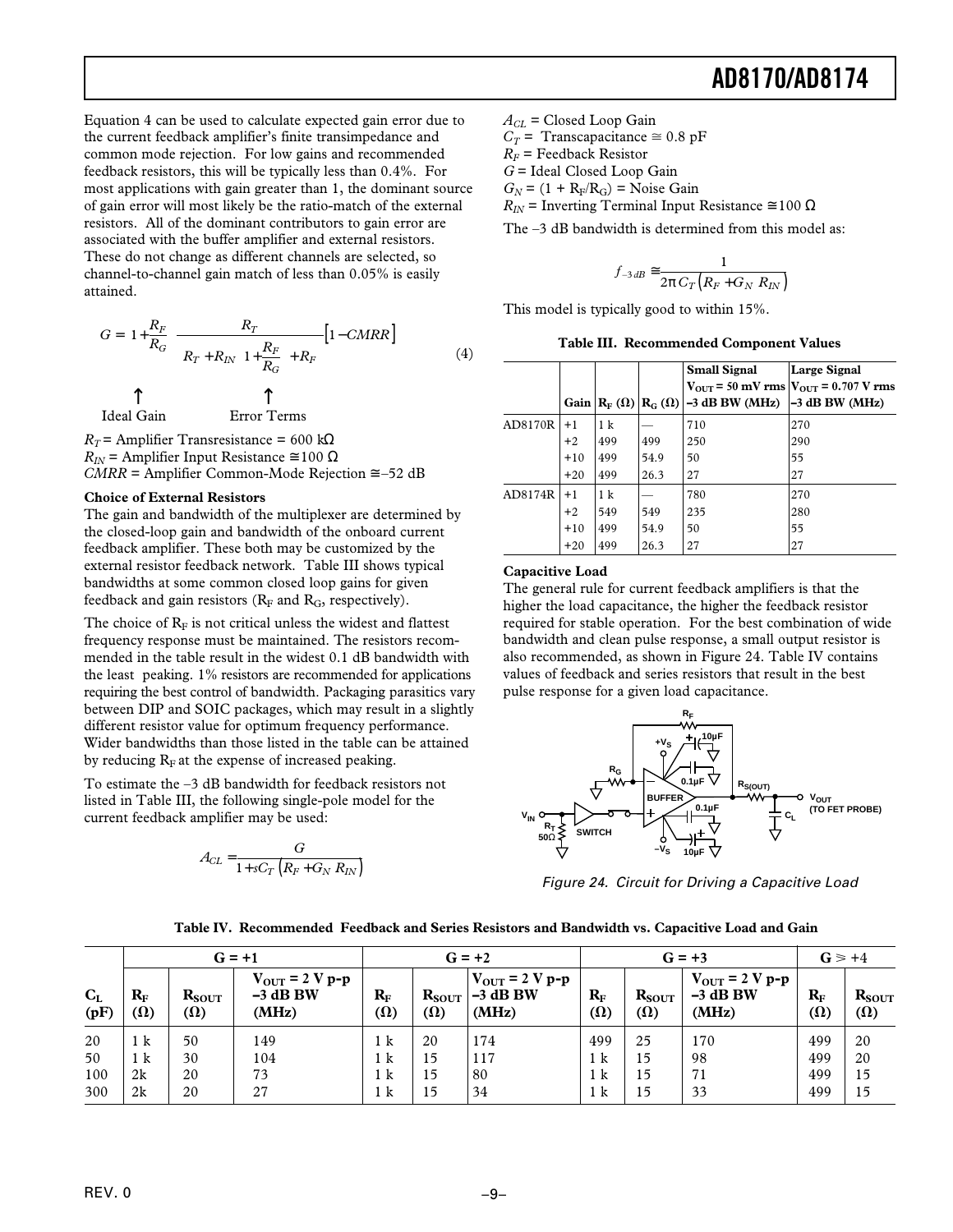

Figure 25. Pulse Response Driving a Large Load Capacitor,  $C_1 = 300$  pF

#### **Overload Behavior and Recovery**

There are three important overload conditions: input voltage overdrive, output voltage overdrive and current overload at the amplifier's negative feedback input.

At a gain of 1, recovery from driving the input voltages beyond the voltage range of the input switches is very quick, typically less than 30 ns. Recovery from output overdrive is somewhat slower and depends on how much the output is overdriven. Recovery from 15% overdrive is under 60 ns. 50% overdrive produces recovery times of about 85 ns.

Input overdrive in a high gain application can result in a large current flow in the input stage. This current is internally limited to 40 mA. The effect on total power dissipation should be taken into account.

#### **LAYOUT CONSIDERATIONS:**

Realizing the high speed performance attainable with the AD8170 and AD8174 requires careful attention to board layout and component selection. Proper RF design techniques and low parasitic component selection are mandatory.

Wire wrap boards, prototype boards, and sockets are not recommended because of their high parasitic inductance and capacitance. Instead, surface-mount components should be soldered directly to a printed circuit board (PCB). The PCB should have a ground plane covering all unused portions of the component side of the board to provide a low impedance ground path. The ground plane should be removed from the area near input and output pins to reduce stray capacitance.

Chip capacitors should be used for supply bypassing. One end of the capacitor should be connected to the ground plane and the other within 1/4 inch of each power pin. An additional large  $(4.7 \mu F-10 \mu F)$  tantalum capacitor should be connected in parallel with each of the smaller capacitors for low impedance supply bypassing over a broad range of frequencies.

Signal traces should be as short as possible. Stripline or microstrip techniques should be used for long signal traces (longer than about 1 inch). These should be designed with a characteristic impedance of 50  $\Omega$  or 75  $\Omega$  and be properly terminated at each end using surface mount components.

Careful layout is imperative to minimize crosstalk. Guards (ground or supply traces) must be run between all signal traces to limit direct capacitive coupling. Input and output signal lines should fan out away from the mux as much as possible. If multiple signal layers are available, a buried stripline structure having ground plane above, below, and between signal traces will have the best crosstalk performance.

Return currents flowing through termination resistors can also increase crosstalk if these currents flow in sections of the finiteimpedance ground circuit that is shared between more than one input or output. Minimizing the inductance and resistance of the ground plane can reduce this effect, but further care should be taken in positioning the terminations. Terminating cables directly at the connectors will minimize the return current flowing on the board, but the signal trace between the connector and the mux will look like an open stub and will degrade the frequency response. Moving the termination resistors close to the input pins will improve the frequency response, but the terminations from neighboring inputs should not have a common ground return.

#### **APPLICATIONS**

#### **8-to-1 Video Multiplexer**

Two AD8174 4-to-1 multiplexers can be combined with a single digital inverter to yield an 8-to-1 multiplexer as shown in Figure 26. The  $\overline{ENABLE}$  control pin allows the two op amp outputs to be connected together directly. Taking the ENABLE pin high shuts off the supply current to the output op amp and places the op amp's output and inverting input (Pin 12,  $-V_{\text{IN}}$ ) in high impedance states.

The two least significant bits (LSBs) of the address lines connect directly to the A0 and A1 inputs of both AD8174 devices. The third address line connects directly to the ENABLE input on one device and is inverted before being applied to the ENABLE input on the second device. As a result, when one device is enabled, the second device presents a high impedance. The op amp of the enabled device must however drive both feedback networks ((549 Ω + 549 Ω)/2).

The gain of this multiplexer has been set to  $+2$  in this example. This gives an overall gain of +1 when back terminated lines are used. In applications where switching and settling times are critical, the digital control pins  $(A0, A1$  and  $\overline{ENABLE}$ ) should also be appropriately terminated (with either 50  $\Omega$  or 75  $\Omega$ ).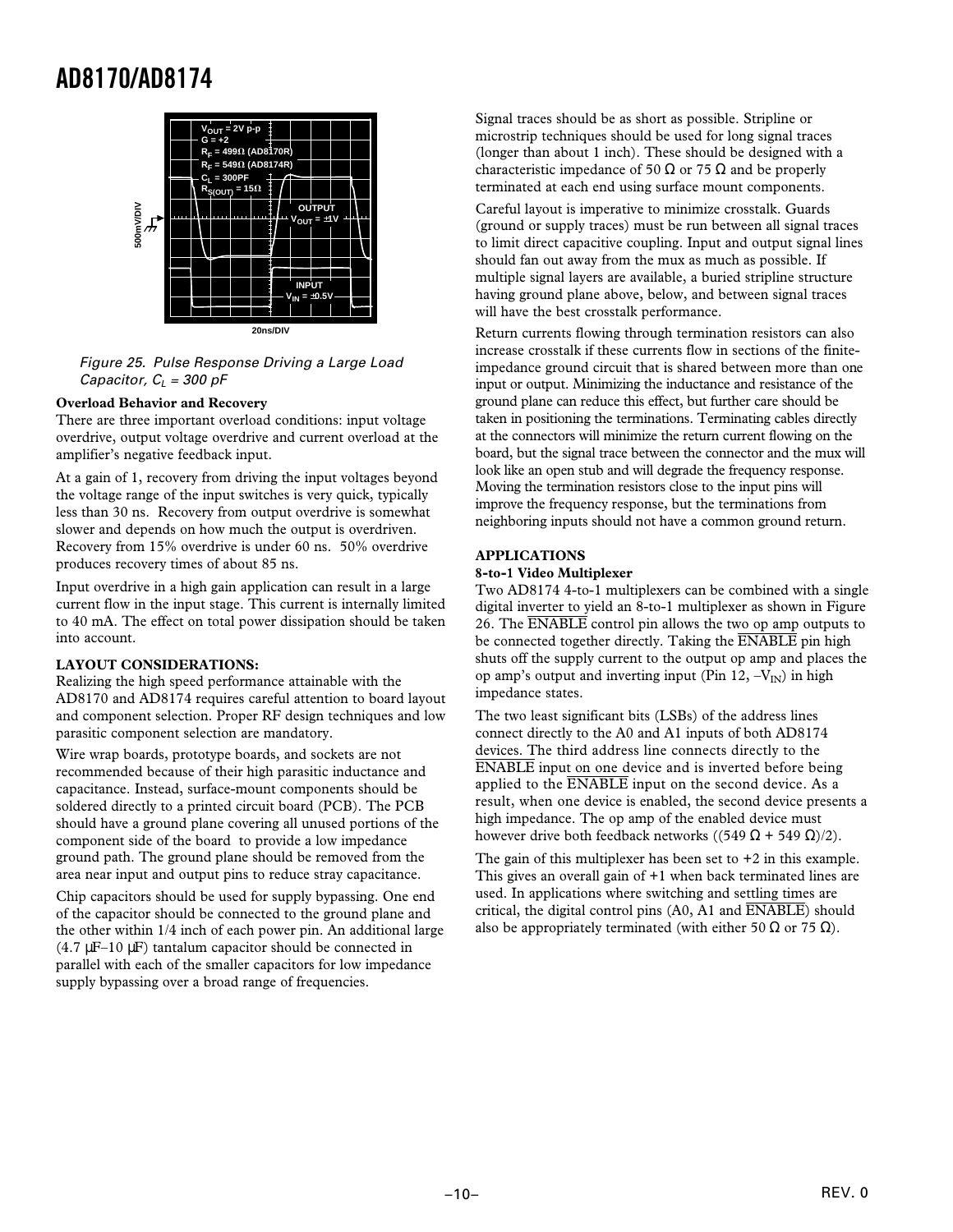

Figure 26. 8-to-1 Multiplexer

#### **Color Document Scanner**

Charge Coupled Devices (CCDs) find widespread use in scanner applications. A monochrome CCD delivers a serial stream of voltage levels, each level being proportional to the light shining on that cell. In the case of the color image scanner shown, there are three output streams, representing red, green and blue. Interlaced with the stream of voltage levels is a voltage representing the reset level (or black level) of each cell. A Correlated Double Sampler (CDS) subtracts these two voltages from each other in order to eliminate the relatively large offsets which are common with CCDs.

The next step in the data acquisition process involves digitizing the three signal streams. Assuming that the analog to digital converter chosen has a fast enough sample rate, multiplexing the three streams into a single ADC is generally more economic than using one ADC per channel. In the example shown, the AD8174 is used to multiplex the red, green and blue channels into the AD876, an 8- or 10-bit 20 MSPS ADC. Because of its high bandwidth, the AD8174 is capable of driving the switched capacitor input stage of the AD876 without additional buffering. In addition to the bandwidth, it is necessary to consider the settling time of the multiplexer. In this case, the ADC has a sample rate of 20 MHz which corresponds to a sampling period of 50 ns. Typically, one phase of the sampling clock is used for conversion (i.e., all levels are held steady) and the other

phase is used for switching and settling to the next channel. Assuming a 50% duty cycle, the signal chain must settle within 25 ns. With a settling time to 0.1% of 15 ns, the multiplexer easily satisfies this criterion.

In the example shown, the fourth (spare) channel of the AD8174 is used to measure a reference voltage. This voltage would probably be measured less frequently than the R, G and B signals. Multiplexing a reference voltage offers the advantage that any temperature drift effects caused by the multiplexer will equally impact the reference voltage and the to-be-measured signals. If the fourth channel is unused, it is good design practice to tie the input permanently to ground.



Figure 27. Color Document Scanner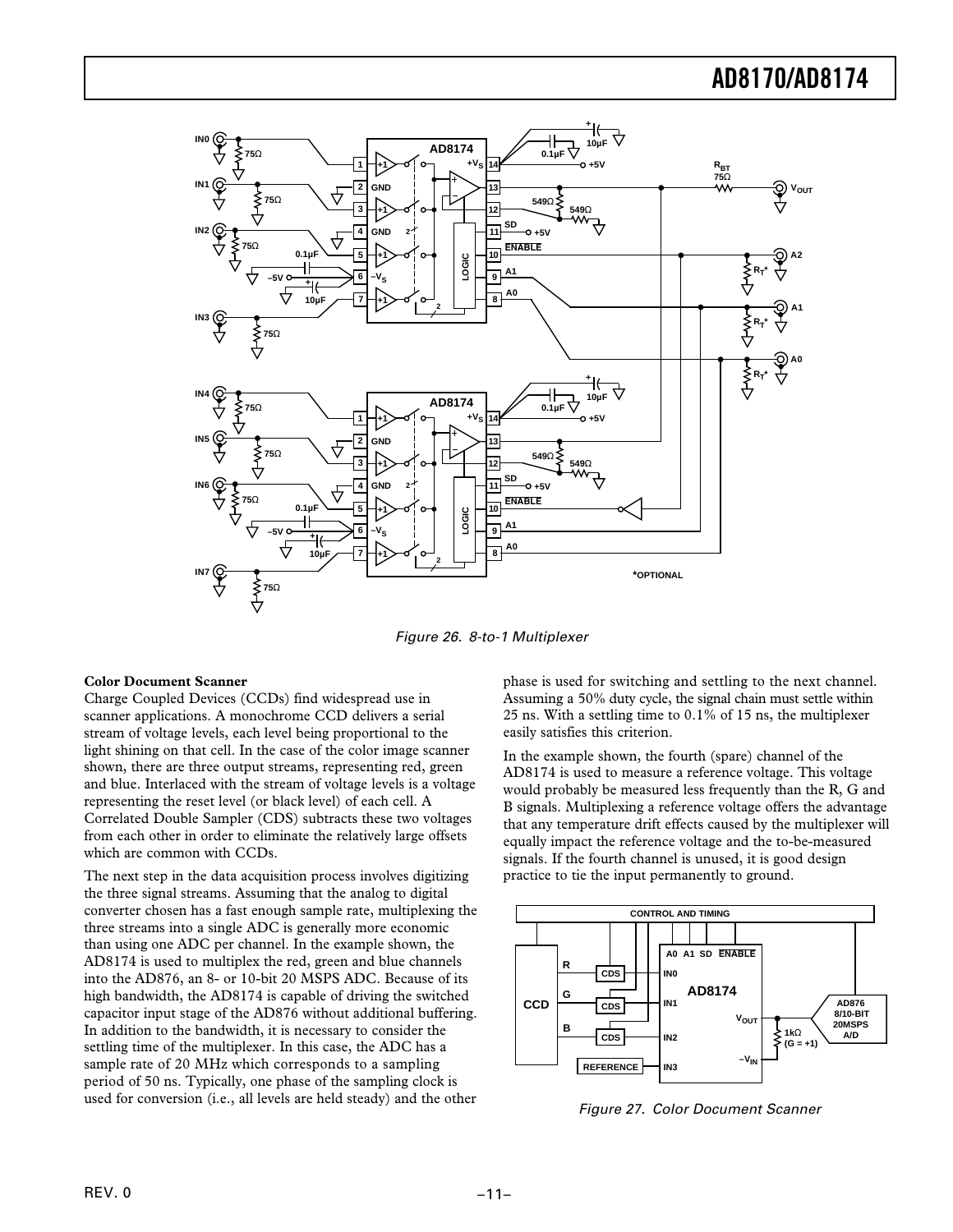#### **EVALUATION BOARD**

Evaluation boards for the AD8170 and AD8174 are available that have been carefully laid out and tested to demonstrate the specified high speed performance of the devices. Figure 28 and Figure 32 show the schematics of the AD8170 and AD8174 evaluation boards respectively. For ordering information, please refer to the Ordering Guide.

Figure 29 shows the silkscreen of the component side of the solder side of the AD8170 evaluation board. Figures 30 and 31 show the layout of the component side and solder side respectively. The silkscreens and layout of the AD8174 evaluation board are shown in Figures 33, 34, 35 and 36.

Both evaluation boards ship with 75  $\Omega$  termination resistors on their analog inputs and analog outputs. To use the evaluation board in nonvideo applications where 50  $\Omega$  termination is more popular, these resistors can be replaced with 50  $\Omega$  values. The digital control pins are terminated with 50  $\Omega$  resistors to allow easy connection to laboratory equipment.

The gain of the output current feedback op amp on both boards has been set to  $+2$ . For other gains the two gain resistors can be easily replaced. Refer to Table III for appropriate values at gains other than +2.

For connection to external instruments, side-launched SMA type connectors are provided. Space is also provided on the board for the installation of SMB of SMC type connectors.



Figure 28. AD8170 Evaluation Board



Figure 29. AD8170 Component Side Silkscreen



Figure 30. AD8170 Board Layout (Component Side) Figure 31. AD8170 Board Layout (Solder Side)

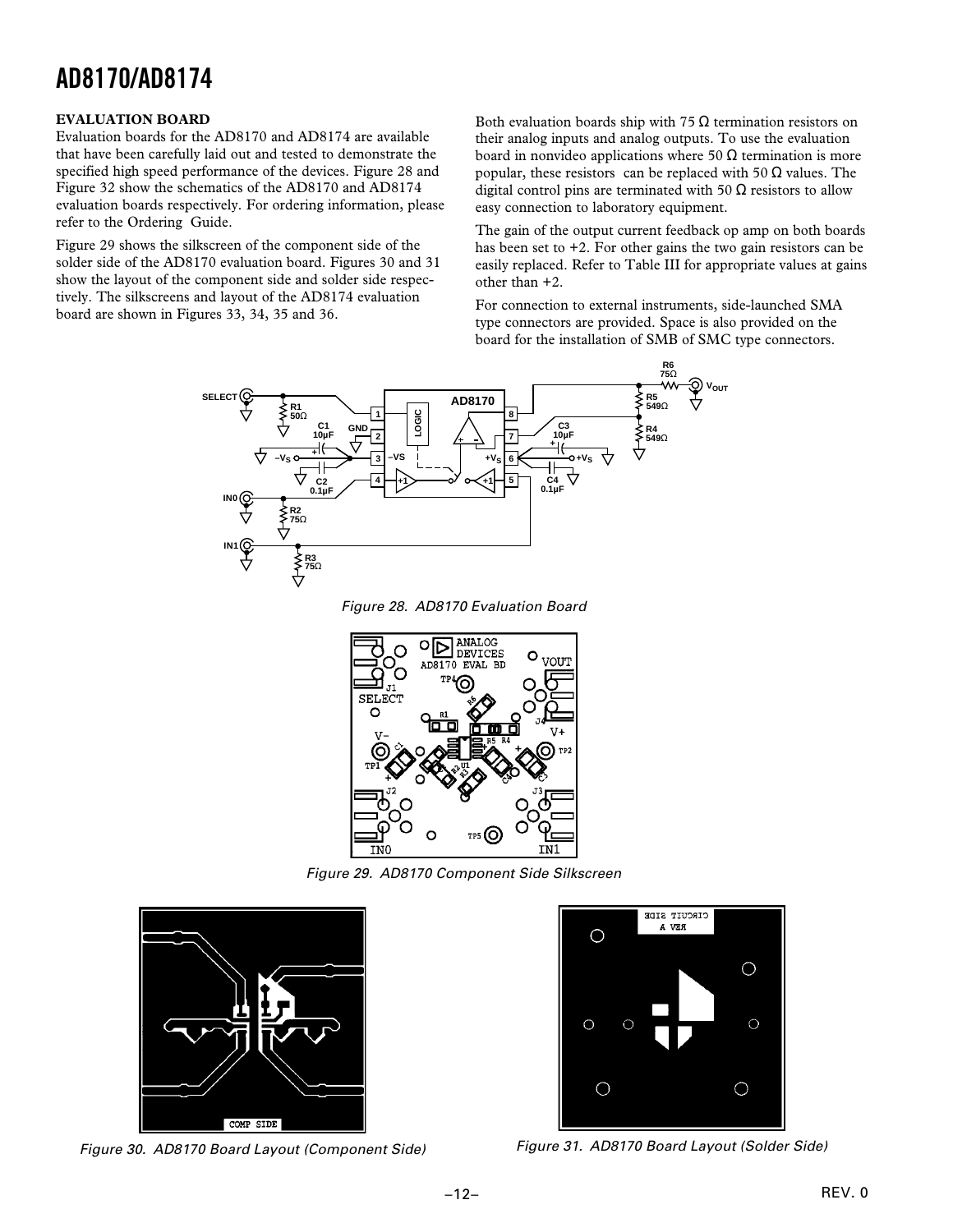

Figure 32. AD8174 Evaluation Board



Figure 33. AD8174 Component Side Silkscreen



Figure 34. AD8174 Board Layout (Component Side)



Figure 35. AD8174 Solder Side Silkscreen



Figure 36. AD8174 Board Layout (Solder Side)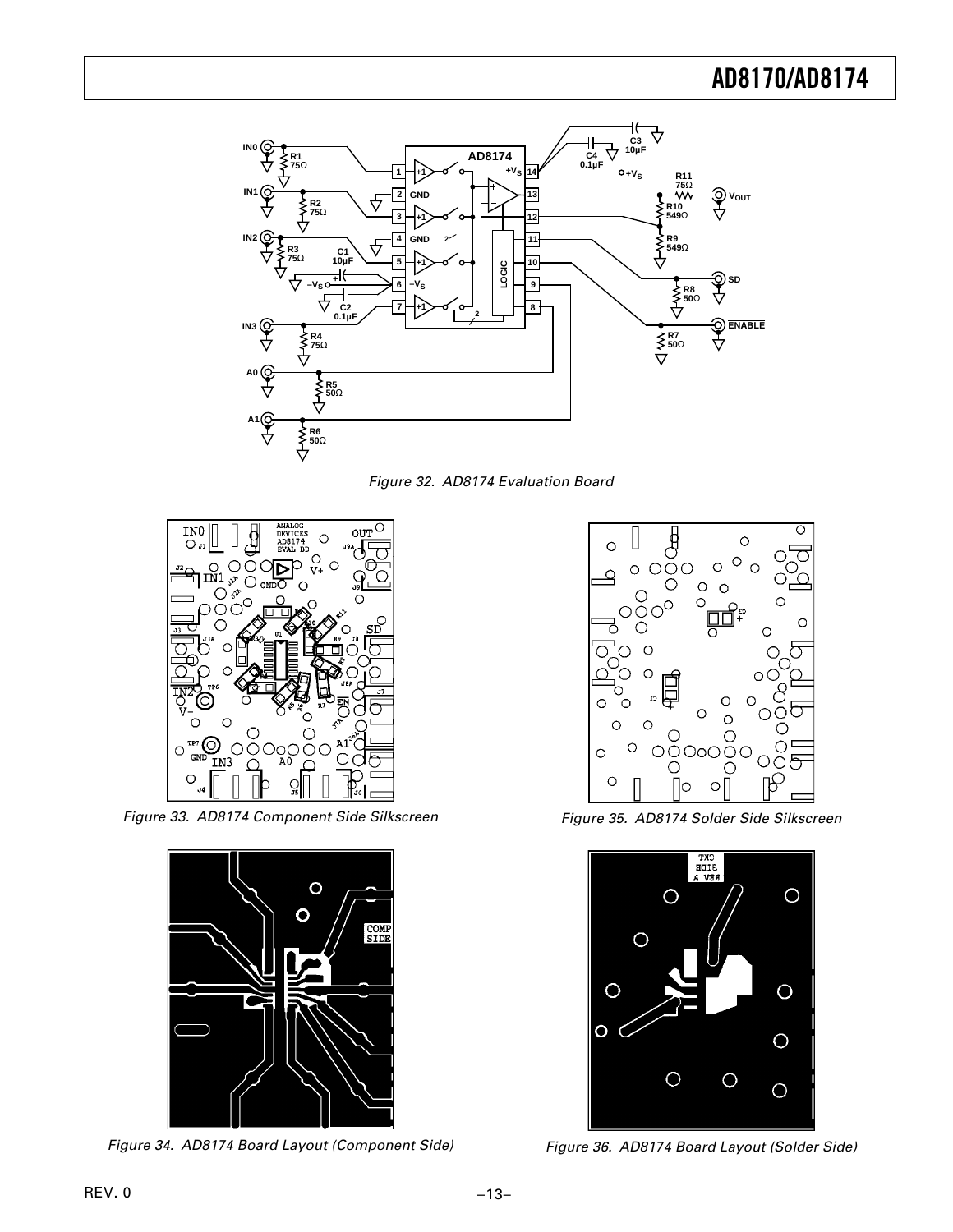#### **NOTES**

- 1. AD8170R/AD8174R Evaluation Board inputs are configured with 50  $\Omega$  impedance striplines. This FR4 board type has the following stripline dimensions: 60-mil width, 12-mil gap between center conductor and outside ground plane "islands," and 62-mil board thickness.
- 2. Several types of SMA connectors can be mounted on this board: the side-mount type, which can be easily installed at the edges of the board; and the top-mount type, which is placed on top. When using the top-mount SMA connector, it is recommended that the stripline on the outside 1/8" of the board edge be removed with an X-Acto blade as this unused stripline acts as an open stub, which could degrade the smallsignal frequency response of the mux.
- 3. Input termination resistor placement on the evaluation board is critical to reducing crosstalk. Each termination resistor is oriented so that ground return currents flow counterclockwise to a ground plane "island." Although the direction of this ground current flow is arbitrary, it is important that no two input or output termination resistors share a connection to the same ground "island."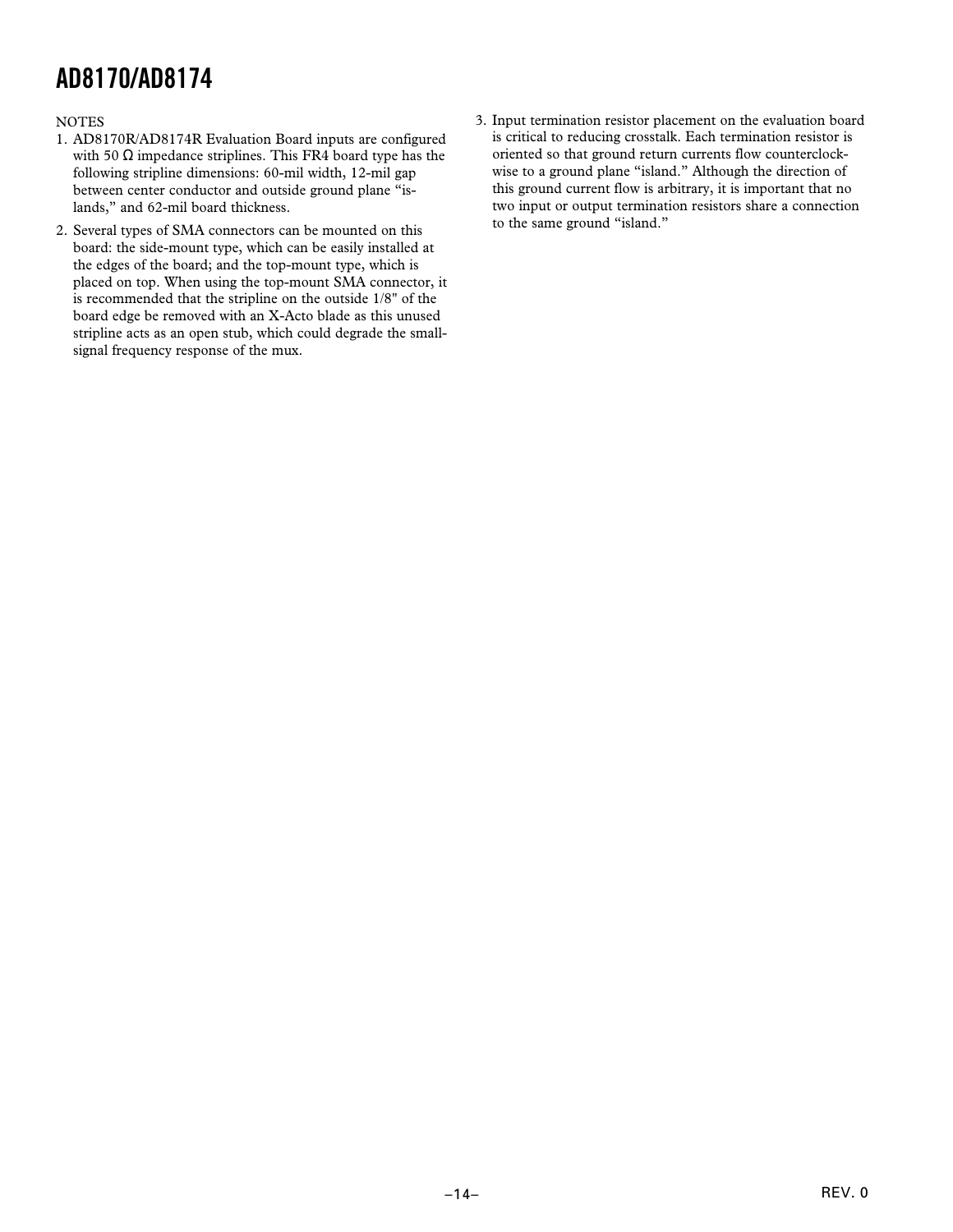#### **OUTLINE DIMENSIONS**

Dimensions shown in inches and (mm).



**PLANE**

**(1.27) BSC**

**0.0138 (0.35)**

**0.0075 (0.19)**

**0.0160 (0.41)**